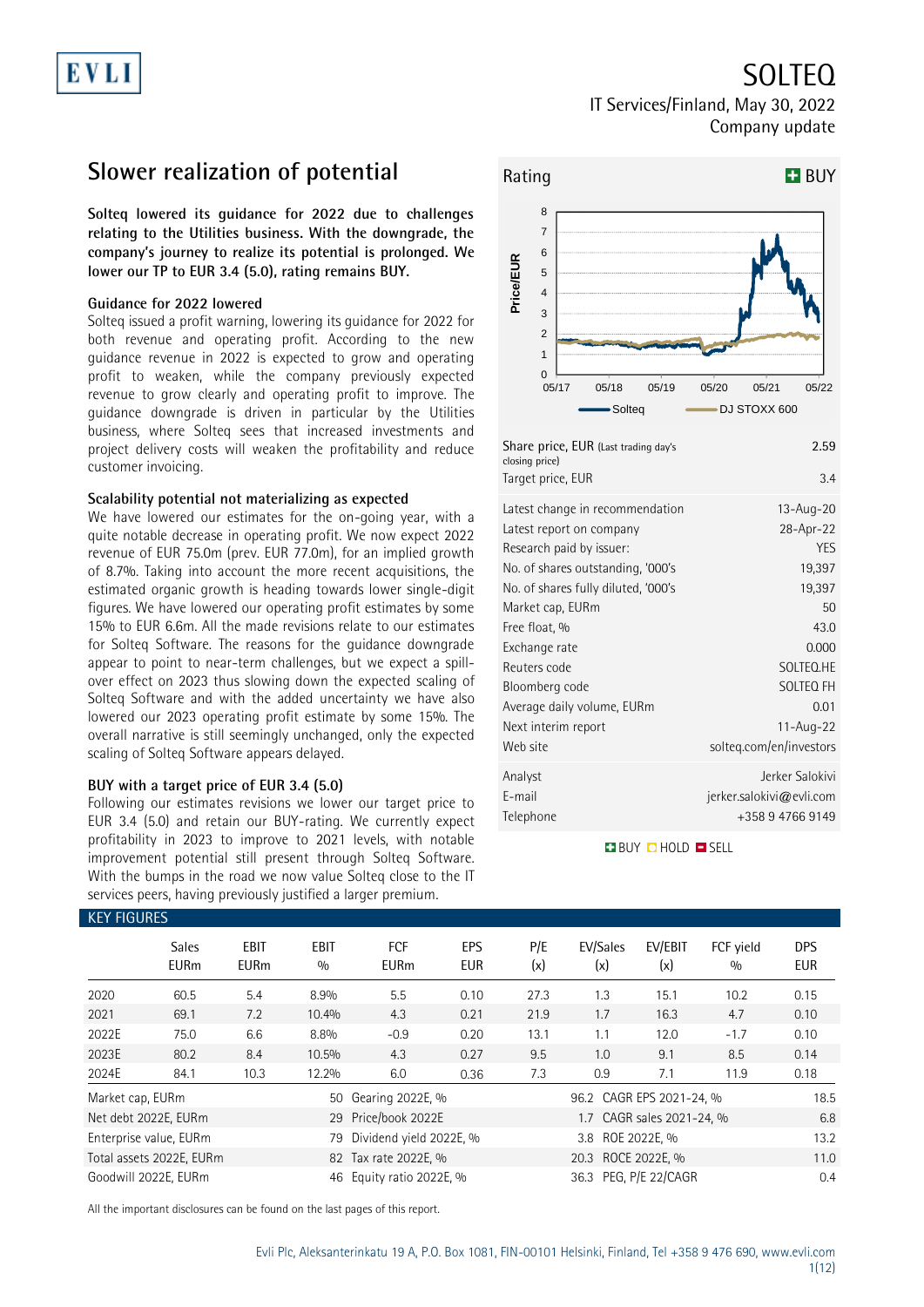## **SOLTEQ** IT Services/Finland, May 30, 2022 Company update

| Solteg                 | 2020    | Q1/21   | Q2/21   | Q3/21  | Q4/21   | 2021    | Q1/22   | Q2/'22E | Q3/'22E | Q4/'22E | 2022E   | 2023E   | 2024E   |
|------------------------|---------|---------|---------|--------|---------|---------|---------|---------|---------|---------|---------|---------|---------|
| Net sales              | 60.5    | 17.4    | 18.5    | 14.9   | 18.3    | 69.1    | 19.2    | 19.9    | 16.2    | 19.7    | 75.0    | 80.2    | 84.1    |
| sales growth %         | 3.7%    | 10.9%   | 22.6%   | 12.2%  | 11.4%   | 14.2%   | 10.7%   | 7.6%    | 8.7%    | 7.8%    | 8.7%    | 6.9%    | 4.9%    |
| comparable growth %    | 9.3%    |         |         |        |         |         |         |         |         |         |         |         |         |
|                        |         |         |         |        |         |         |         |         |         |         |         |         |         |
| Other income           | 0.3     | 0.0     | 0.1     | 0.0    | 0.0     | 0.1     | 0.0     | 0.0     | 0.0     | 0.0     | 0.1     | 0.1     | 0.1     |
| Materials and services | $-5.9$  | $-1.9$  | $-2.0$  | $-1.9$ | $-2.1$  | $-7.9$  | $-2.3$  | $-2.3$  | $-2.0$  | $-2.3$  | $-8.9$  | $-8.5$  | $-9.0$  |
| Personnel expenses     | $-36.9$ | $-10.2$ | $-10.8$ | $-8.5$ | $-10.8$ | $-40.3$ | $-11.5$ | $-11.6$ | $-9.5$  | $-10.9$ | $-43.4$ | $-47.6$ | $-48.5$ |
| Other expenses         | $-7.5$  | $-1.8$  | $-2.1$  | $-2.0$ | $-2.8$  | $-8.7$  | $-2.8$  | $-2.6$  | $-2.3$  | $-2.9$  | $-10.6$ | $-10.0$ | $-10.5$ |
| <b>EBITDA</b>          | 10.4    | 3.5     | 3.7     | 2.4    | 2.6     | 12.3    | 2.7     | 3.4     | 2.4     | 3.6     | 12.1    | 14.1    | 16.1    |
| Adj. EB ITDA           | 10.8    | 3.6     | 3.8     | 2.5    | 2.7     | 12.6    | 2.9     | 3.4     | 2.4     | 3.6     | 12.3    | 14.1    | 16.1    |
| <b>D&amp;A</b>         | $-5.0$  | $-1.3$  | $-1.3$  | $-1.3$ | $-1.3$  | $-5.1$  | $-1.3$  | $-1.4$  | $-1.4$  | $-1.4$  | $-5.5$  | $-5.7$  | $-5.8$  |
| EB <sub>IT</sub>       | 5.4     | 2.2     | 2.4     | 1.1    | 1.3     | 7.1     | 1.4     | 2.0     | 1.0     | 2.2     | 6.6     | 8.4     | 10.3    |
| $EBIT-96$              | 8.9%    | 12.8 %  | 13.2%   | 7.6%   | 7.2%    | 10.3%   | 7.3%    | 10.1%   | 6.2%    | 11.2%   | 8.8%    | 10.5%   | 12.2%   |
| Adjustment items       | 0.4     | 0.1     | 0.0     | 0.1    | 0.1     | 0.3     | 0.2     | 0.0     | 0.0     | 0.0     | 0.2     | 0.0     | 0.0     |
| Adj. EBIT              | 5.8     | 2.3     | 2.5     | 1.2    | 1.4     | 7.4     | 1.6     | 2.0     | 1.0     | 2.2     | 6.8     | 8.4     | 10.3    |
| Adj. EBIT-%            | 9.6%    | 13.2%   | 13.4%   | 8.1%   | 7.8%    | 10.7%   | 8.1%    | 10.1%   | 6.2%    | 11.2%   | 9.0%    | 10.5%   | 12.2%   |
|                        |         |         |         |        |         |         |         |         |         |         |         |         |         |
| Solteg Digital         | 2020    | Q1/21   | Q2/21   | Q3/21  | Q4/21   | 2021    | Q1/22   | Q2/'22E | Q3/'22E | Q4/'22E | 2022E   | 2023E   | 2024E   |
| Net sales              | 41.6    | 11.2    | 11.9    | 9.5    | 11.7    | 44.3    | 11.8    | 12.6    | 10.1    | 12.5    | 47.0    | 49.4    | 50.8    |
| sales growth %         | 1.0%    | $-1.4%$ | 13.0%   | 4.3%   | 10.3%   | 6.5%    | 5.6%    | 6.1%    | 5.8%    | 6.8%    | 6.1%    | 5.0%    | 3.0%    |
| Adj. EB ITDA           | 6.2     | 2.0     | 2.5     | 1.5    | 2.0     | 8.0     | 2.1     | 2.5     | 1.6     | 2.2     | 8.4     | 8.9     | 9.2     |
| Adj. EBITDA-%          | 15.0%   | 17.8%   | 20.8%   | 15.9%  | 17.1%   | 18.0%   | 17.4%   | 19.8%   | 15.8%   | 17.6%   | 17.8%   | 18.0%   | 18.0%   |
| EB <sub>IT</sub>       | 3.1     | 1.3     | 1.9     | 0.9    | 1.5     | 5.6     | 1.5     | 1.9     | 1.0     | 1.6     | 6.0     | 6.8     | 6.9     |
| $EBIT-96$              | 7.5%    | 11.9%   | 15.7%   | 9.3%   | 12.7%   | 12.6%   | 12.9%   | 15.1%   | 9.9%    | 12.8%   | 12.8%   | 13.8%   | 13.6%   |
| Adj. EBIT              | 3.5     | 1.4     | 1.9     | 0.9    | 1.5     | 5.7     | 1.5     | 1.9     | 1.0     | 1.6     | 6.0     | 6.8     | 6.9     |
| Adj. EBIT-%            | 8.4%    | 12.2%   | 15.7%   | 9.9%   | 12.8%   | 12.8%   | 12.7%   | 15.1%   | 9.9%    | 12.8%   | 12.8%   | 13.8%   | 13.6%   |
|                        |         |         |         |        |         |         |         |         |         |         |         |         |         |
| Solteg Software        | 2020    | Q1/21   | Q2/21   | Q3/21  | Q4/21   | 2021    | Q1/22   | Q2/'22E | Q3/'22E | Q4/'22E | 2022E   | 2023E   | 2024E   |
| Net sales              | 18.8    | 6.2     | 6.6     | 5.4    | 6.6     | 24.8    | 7.4     | 7.3     | 6.1     | 7.2     | 28.0    | 30.8    | 33.3    |
| sales growth %         | 10.2%   | 43.1%   | 44.6%   | 29.8%  | 13.3%   | 31.4%   | 19.7%   | 10.5%   | 13.8%   | 9.5%    | 13.3%   | 10.0%   | 8.0%    |
| Adj. EB ITDA           | 4.6     | 1.6     | 1.3     | 1.0    | 0.7     | 4.6     | 0.9     | 0.9     | 0.8     | 1.4     | 4.0     | 5.2     | 7.0     |
| Adj. EBITDA-%          | 24.3%   | 25.3%   | 19.7%   | 18.3%  | 11.1%   | 18.5%   | 11.7%   | 12.3%   | 13.1%   | 19.4%   | 14.2%   | 17.0%   | 21.0%   |
| EB <sub>IT</sub>       | 2.2     | 0.9     | 0.6     | 0.2    | $-0.2$  | 1.6     | $-0.1$  | 0.1     | 0.0     | 0.6     | 0.6     | 1.6     | 3.4     |
| $EBIT-96$              | 11.8%   | 14.6%   | 9.3%    | 4.6%   | $-2.5%$ | 6.5%    | $-1.5%$ | 1.4%    | $0.0\%$ | 8.3%    | 2.1%    | 5.3%    | 10.2%   |
| Adj. EBIT              | 2.3     | 0.9     | 0.6     | 0.3    | 0.0     | 1.8     | 0.1     | 0.1     | 0.0     | 0.6     | 0.8     | 1.6     | 3.4     |
| Adj. EBIT-%            | 12.1%   | 15.0%   | 8.7%    | 4.9%   | $-0.2%$ | 7.1%    | 0.9%    | 1.4%    | $0.0\%$ | 8.3%    | 2.7%    | 5.3%    | 10.2%   |

**EVLI**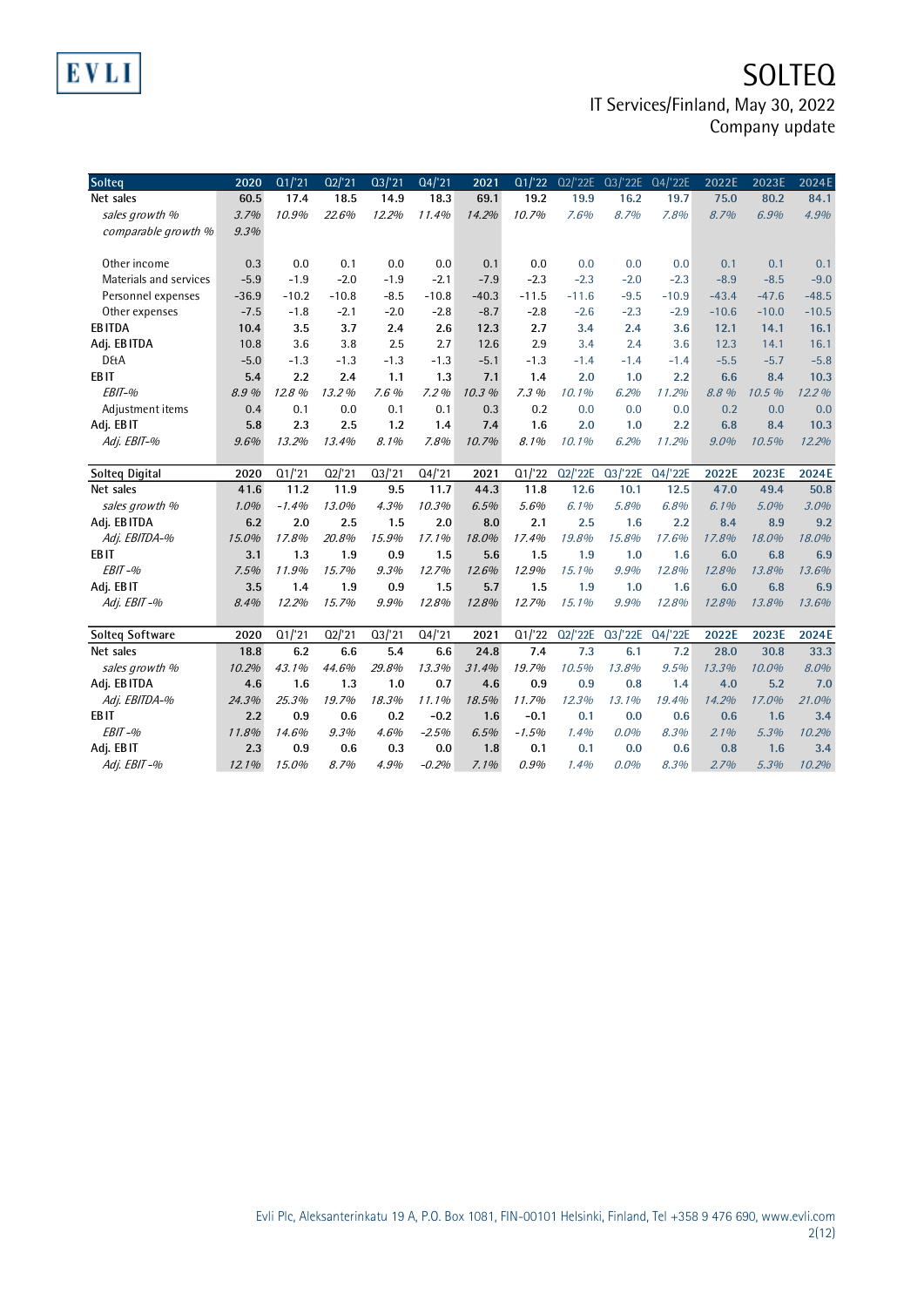

## **SOLTEQ** IT Services/Finland, May 30, 2022 Company update

|                           | <b>MCAP</b> |       | EV/EBITDA |       |       | EV/EBIT |       |       | P/E   |       |
|---------------------------|-------------|-------|-----------|-------|-------|---------|-------|-------|-------|-------|
| <b>NORDIC IT SERVICES</b> | <b>MEUR</b> | 22    | 23        | 24    | 22    | 23      | 24    | 22    | 23    | 24    |
| <b>TietoEVRY</b>          | 2797        | 7.1x  | 6.6x      | 6.3x  | 10.4x | 9.3x    | 8.8x  | 10.4x | 9.5x  | 8.9x  |
| Atea                      | 1235        | 8.2x  | 7.4x      | 6.7x  | 12.5x | 11.0x   | 9.7x  | 15.0x | 12.8x | 11.6x |
| Knowit                    | 856         | 11.0x | 10.2x     | 9.8x  | 14.9x | 13.8x   | 12.9x | 18.5x | 17.3x | 16.3x |
| Bouvet                    | 650         | 13.8x | 12.6x     | 11.3x | 16.4x | 14.9x   | 13.1x | 22.2x | 20.1x | 17.6x |
| Gofore                    | 359         | 15.0x | 13.0x     | 11.8x | 20.4x | 17.1x   | 15.0x | 23.7x | 20.6x | 18.5x |
| Digia                     | 193         | 8.7x  | 7.9x      | 7.9x  | 12.0x | 11.2x   | 10.5x | 14.7x | 13.5x | 12.5x |
| <b>Siili Solutions</b>    | 98          | 6.3x  | 5.7x      | 5.3x  | 8.8x  | 7.7x    | 7.0x  | 10.4x | 9.2x  | 8.3x  |
| Vincit                    | 70          |       |           |       |       |         |       | 11.3x | 9.4x  | 8.4x  |
| <b>Innofactor</b>         | 44          | 6.3x  | 5.9x      | 5.4x  | 9.8x  | 8.8x    | 8.0x  | 12.2x | 10.2x | 9.3x  |
| Ot Group                  | 1933        | 43.0x | 29.5x     | 21.1x | 48.5x | 32.3x   | 22.6x | 58.2x | 39.7x | 27.9x |
| Peer Group Average        | 802         | 13.3x | 11.0x     | 9.5x  | 17.1x | 14.0x   | 11.9x | 19.7x | 16.2x | 13.9x |
| Peer Group Median         | 548         | 8.7x  | 7.9x      | 7.9x  | 12.5x | 11.2x   | 10.5x | 14.8x | 13.1x | 12.1x |

Source FactSet, Evli Research

|                        | <b>MCAP</b> |       | EV/EBITDA |       |       | EV/EBIT |       |        | P/E   |       |
|------------------------|-------------|-------|-----------|-------|-------|---------|-------|--------|-------|-------|
| <b>NORDIC SOFTWARE</b> | <b>EUR</b>  | 22    | 23        | 24    | 22    | 23      | 24    | 22     | 23    | 24    |
| Vitec Software Group   | 1560        |       |           |       |       |         |       | 49.7x  | 42.8x | 37.0x |
| l Basware              | 569         | 25.1x | 19.6x     | 15.8x | 69.9x | 40.5x   | 27.1x | 285.7x | 80.1x | 44.3x |
| SimCorp                | 2794        | 19.7x | 17.5x     | 15.4x | 21.7x | 18.9x   | 16.5x | 27.5x  | 23.9x | 20.9x |
| WithSecure             | 906         | 30.1x | 21.5x     | 20.5x | 52.3x | 32.8x   | 26.5x | 51.1x  | 33.9x | 27.2x |
| Admicom                | 264         | 17.2x | 15.1x     | 12.9x | 18.3x | 15.6x   | 13.5x | 24.6x  | 21.1x | 18.1x |
| l cB rain              | 548         | 51.3x | 38.3x     | 32.5x | 70.5x | 50.9x   | 38.1x | 92.1x  | 66.4x | 49.3x |
| <b>L</b> enea          | 242         | 8.5x  | 7.9x      | 7.1x  | 17.3x | 13.1x   | 11.3x | 13.5x  | 13.6x | 11.8x |
| Peer Group Average     | 983         | 25.3x | 20.0x     | 17.4x | 41.6x | 28.6x   | 22.2x | 77.7x  | 40.3x | 29.8x |
| Peer Group Median      | 569         | 22.4x | 18.5x     | 15.6x | 37.0x | 25.9x   | 21.5x | 49.7x  | 33.9x | 27.2x |

Source FactSet, Evli Research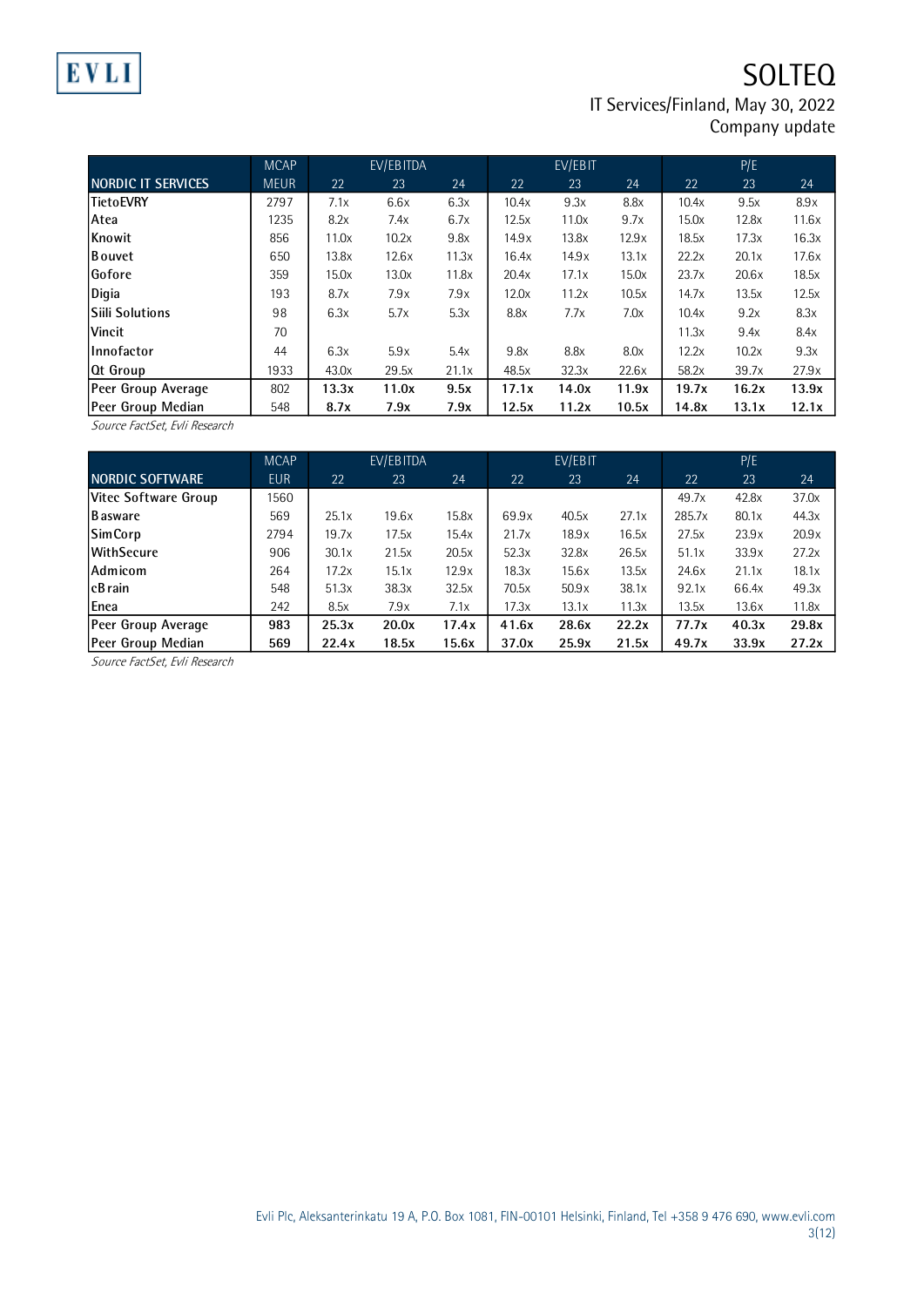| <b>VALUATION RESULTS</b> | <b>BASE CASE DETAILS</b>    | VALUATION ASSUMPTIONS  | ASSUMPTIONS FOR WACC           |      |
|--------------------------|-----------------------------|------------------------|--------------------------------|------|
| Current share price      | 2.59 PV of Free Cash Flow   | 68 Long-term growth, % | 2.0 Risk-free interest rate, % | 2.25 |
| DCF share value          | 6.91 PV of Horizon value    | 94 WACC, %             | 8.9 Market risk premium, %     | 5.8  |
| Share price potential, % | 166.6 Unconsolidated equity | 0 Spread, %            | 0.5 Debt risk premium, %       | 2.8  |
| Maximum value            | 7.6 Marketable securities   | 4 Minimum WACC, %      | 8.4 Equity beta coefficient    | 1.10 |
| Minimum value            | 6.3 Debt - dividend         | -31 Maximum WACC, %    | 9.4 Target debt ratio, %       | 20   |
| Horizon value, %         | 57.8 Value of stock         | 134 Nr of shares, Mn   | 19.4 Effective tax rate, %     | 20   |

| DCF valuation, EURm        | 2021     | 2022E          | 2023E          | 2024E          | 2025E          | 2026E    | 2027E          | 2028E        | 2029E    | 2030E          | 2031E          | Horizon |
|----------------------------|----------|----------------|----------------|----------------|----------------|----------|----------------|--------------|----------|----------------|----------------|---------|
| Net sales                  | 69       | 75             | 80             | 84             | 88             | 93       | 97             | 102          | 107      | 112            | 115            | 117     |
| Sales growth, %            | 14.2     | 8.7            | 6.9            | 4.9            | 5.0            | 5.0      | 5.0            | 5.0          | 5.0      | 5.0            | 2.0            | 2.0     |
| Operating income (EBIT)    |          | 7              | 8              | 10             | 13             | 14       | 14             | 15           | 16       | 16             | 17             | 17      |
| Operating income margin, % | 10.4     | 8.8            | 10.5           | 12.2           | 14.6           | 14.6     | 14.6           | 14.6         | 14.6     | 14.6           | 14.6           | 14.6    |
| + Depreciation+amort.      | 5        | 6              | 6              | 6              | 7              |          | 8              | 8            | 9        | 10             | 10             |         |
| <b>EBITDA</b>              | 12       | 12             | 14             | 17             | 20             | 21       | 22             | 23           | 25       | 26             | 27             |         |
| - Paid taxes               | $-2$     | $-1$           | $-2$           | $-2$           | $-3$           | $-3$     | $-3$           | $-3$         | $-3$     | $-3$           | $-3$           |         |
| - Change in NWC            |          | $\mathbf{0}$   | $\Omega$       | $\mathbf{0}$   | $\mathbf 0$    | $\Omega$ | $\overline{0}$ | $\mathbf{0}$ | $\Omega$ | $\overline{0}$ | $\mathbf 0$    |         |
| NWC / Sales, %             | $-8.2$   | $-8.2$         | $-8.2$         | $-8.2$         | $-8.2$         | $-8.2$   | $-8.2$         | $-8.2$       | $-8.2$   | $-8.2$         | $-8.2$         |         |
| + Change in other liabs    | $\Omega$ | $\mathbf 0$    | $\Omega$       | $\Omega$       | $\mathbf 0$    | $\Omega$ | $\Omega$       | 0            | $\Omega$ | $\Omega$       | $\Omega$       |         |
| - Operative CAPEX          | $-3$     | $-5$           | $-5$           | $-6$           | $-6$           | $-7$     | $-7$           | $-8$         | $-9$     | $-9$           | $-10$          |         |
| opCAPEX / Sales, %         | 4.0      | 9.0            | 8.9            | 9.1            | 9.3            | 9.6      | 9.8            | 10.1         | 10.4     | 10.7           | 10.7           |         |
| - Acquisitions             | $-3$     | $-4$           | $\Omega$       | $\Omega$       | $\mathbf 0$    | $\Omega$ | $\Omega$       | $\Omega$     | $\Omega$ | $\Omega$       | $\Omega$       |         |
| + Divestments              | 0        | $\mathbf{0}$   | 0              | 0              | $\overline{0}$ | $\Omega$ | 0              | 0            | $\Omega$ | $\Omega$       | 0              |         |
| - Other items              | $\Omega$ | $\overline{0}$ | $\Omega$       | $\Omega$       | $\overline{0}$ | $\Omega$ | $\Omega$       | 0            | $\Omega$ | $\Omega$       | $\overline{0}$ |         |
| $=$ FCFF                   | 6        | 3              | 8              | 9              | 11             | 12       | 12             | 13           | 13       | 14             | 14             | 211     |
| = Discounted FCFF          |          | 3              | $\overline{7}$ | 8              | 8              | 8        | 8              | 7            | 7        | 7              | 6              | 94      |
|                            |          |                |                |                |                |          |                |              |          |                |                |         |
| = DFCF min WACC            |          | 3              | 7              | 8              | 9              | 8        | 8              | 8            | 7        | $\overline{7}$ | 7              | 105     |
| $=$ DFCF max WACC          |          | 3              | 7              | $\overline{7}$ | 8              | 8        | 7              | 7            | 7        | 6              | 6              | 83      |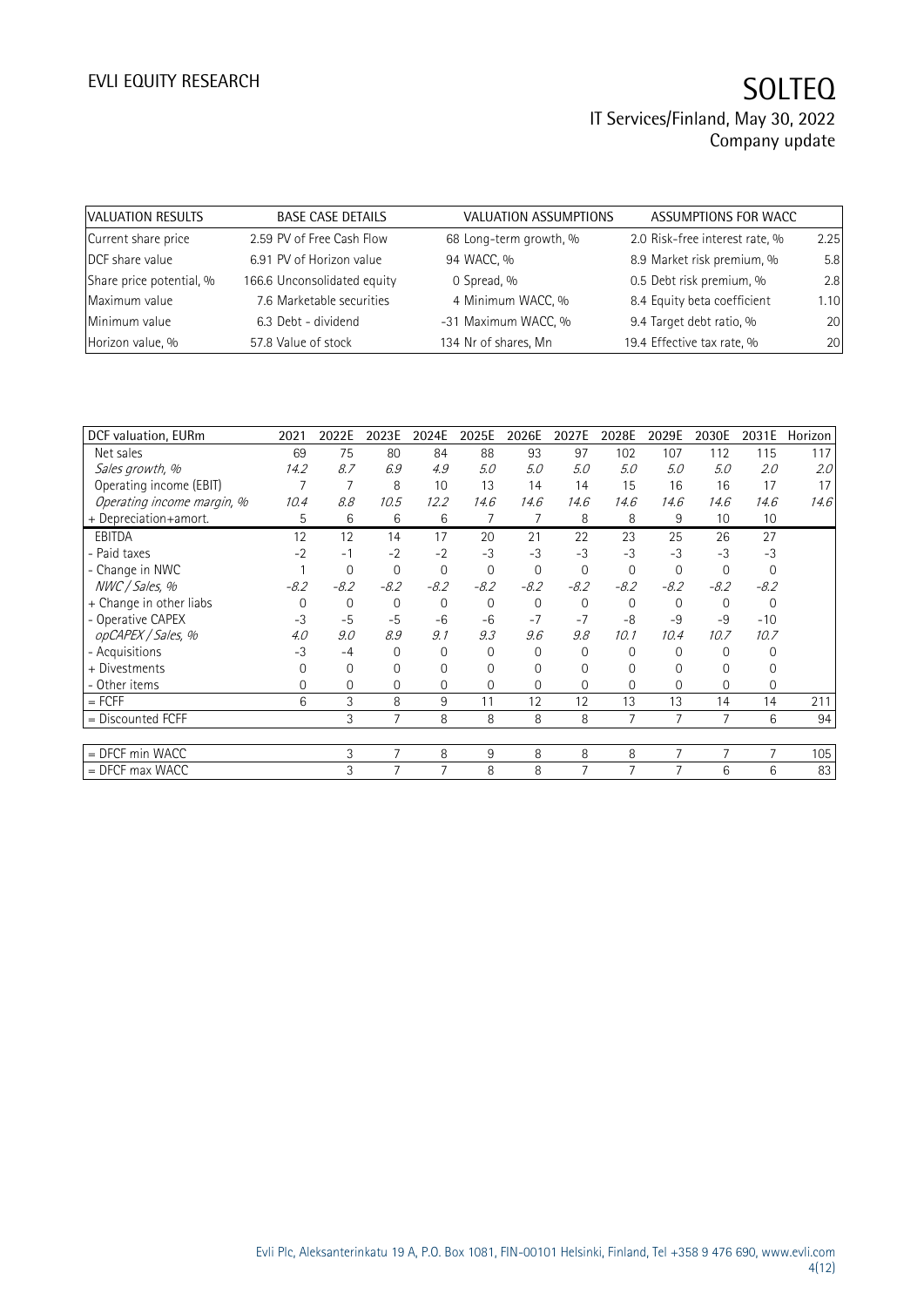| <b>INTERIM FIGURES</b>               |        |        |        |        |        |        |         |         |         |        |        |         |
|--------------------------------------|--------|--------|--------|--------|--------|--------|---------|---------|---------|--------|--------|---------|
| EVLI ESTIMATES, EURm                 | 202101 | 202102 | 202103 | 202104 | 2021   | 202201 | 2022Q2E | 2022Q3E | 2022Q4E | 2022E  | 2023E  | 2024E   |
| Net sales                            | 17.4   | 18.5   | 14.9   | 18.3   | 69.1   | 19.2   | 19.9    | 16.2    | 19.7    | 75.0   | 80.2   | 84.1    |
| EBITDA                               | 3.6    | 3.7    | 2.4    | 2.6    | 12.3   | 2.7    | 3.4     | 2.4     | 3.6     | 12.1   | 14.1   | 16.7    |
| EBITDA margin (%)                    | 20.7   | 19.8   | 16.2   | 14.4   | 17.8   | 14.3   | 17.1    | 14.8    | 18.3    | 16.2   | 17.6   | 19.9    |
| <b>FBIT</b>                          | 2.2    | 2.5    | 1.1    | 1.3    | 7.2    | 1.4    | 2.0     | 1.0     | 2.2     | 6.6    | 8.4    | 10.3    |
| EBIT margin (%)                      | 12.8   | 13.4   | 7.6    | 7.2    | 10.4   | 7.3    | 10.1    | 6.2     | 11.2    | 8.8    | 10.5   | 12.2    |
| Net financial items                  | $-0.4$ | $-0.5$ | $-0.4$ | $-0.6$ | $-1.9$ | $-0.4$ | $-0.5$  | $-0.5$  | $-0.5$  | $-1.8$ | $-1.8$ | $-1.7$  |
| Pre-tax profit                       | 1.8    | 2.0    | 0.7    | 0.7    | 5.3    | 1.0    | 1.5     | 0.5     | 1.7     | 4.8    | 6.6    | 8.6     |
| Tax                                  | $-0.4$ | $-0.4$ | $-0.2$ | $-0.1$ | $-1.1$ | $-0.2$ | $-0.3$  | $-0.1$  | $-0.3$  | $-1.0$ | $-1.3$ | $-1.7$  |
| Tax rate (%)                         | 20.8   | 21.6   | 28.1   | 18.2   | 21.7   | 21.6   | 20.0    | 20.0    | 20.0    | 20.3   | 20.0   | 20.0    |
| Net profit                           | 1.5    | 1.6    | 0.5    | 0.6    | 4.1    | 0.8    | 1.2     | 0.4     | 1.4     | 3.8    | 5.3    | 6.9     |
| EPS                                  | 0.08   | 0.08   | 0.03   | 0.03   | 0.21   | 0.04   | 0.06    | 0.02    | 0.07    | 0.20   | 0.27   | 0.36    |
| EPS adjusted (diluted no. of shares) | 0.08   | 0.08   | 0.03   | 0.03   | 0.21   | 0.04   | 0.06    | 0.02    | 0.07    | 0.20   | 0.27   | 0.36    |
| Dividend per share                   | 0.00   | 0.00   | 0.00   | 0.00   | 0.10   | 0.00   | 0.00    | 0.00    | 0.00    | 0.10   | 0.14   | 0.18    |
| SALES, EURm                          |        |        |        |        |        |        |         |         |         |        |        |         |
| Solteg Digital                       | 11.2   | 11.9   | 9.5    | 11.7   | 44.3   | 11.8   | 12.6    | 10.1    | 12.5    | 47.0   | 49.4   | 50.8    |
| Solteg Software                      | 6.2    | 6.6    | 5.4    | 6.6    | 24.8   | 7.4    | 7.3     | 6.1     | 7.2     | 28.0   | 30.8   | 33.3    |
| Total                                | 17.4   | 18.5   | 14.9   | 18.3   | 69.1   | 19.2   | 19.9    | 16.2    | 19.7    | 75.0   | 80.2   | 84.1    |
| SALES GROWTH, Y/Y %                  |        |        |        |        |        |        |         |         |         |        |        |         |
| Solteg Digital                       | $-1.4$ | 13.0   | 4.3    | 10.3   | 6.5    | 5.6    | 6.1     | 5.8     | 6.8     | 6.1    | 5.0    | 3.0     |
| Solteq Software                      | 43.1   | 44.6   | 29.8   | 13.3   | 31.4   | 19.7   | 10.5    | 13.8    | 9.5     | 13.3   | 10.0   | $8.0\,$ |
| Total                                | 10.9   | 22.6   | 12.2   | 11.4   | 14.2   | 10.7   | 7.6     | 8.7     | 7.8     | 8.7    | 6.9    | $4.9\,$ |
| EBIT, EURm                           |        |        |        |        |        |        |         |         |         |        |        |         |
| Solteg Digital                       | 1.3    | 1.9    | 0.9    | 1.5    | 5.6    | 1.5    | 1.9     | 1.0     | 1.6     | 6.0    | 6.8    | 6.9     |
| Solteg Software                      | 0.9    | 0.6    | 0.2    | $-0.2$ | 1.6    | $-0.1$ | 0.1     | 0.0     | 0.6     | 0.6    | 1.6    | 3.4     |
| Total                                | 2.2    | 2.5    | 1.1    | 1.3    | 7.2    | 1.4    | 2.0     | 1.0     | 2.2     | 6.6    | 8.4    | 10.3    |
| EBIT margin, %                       |        |        |        |        |        |        |         |         |         |        |        |         |
| Solteg Digital                       | 11.9   | 15.7   | 9.3    | 12.7   | 12.6   | 12.9   | 15.1    | 9.9     | 12.8    | 12.8   | 13.8   | 13.6    |
| Solteg Software                      | 14.6   | 9.3    | 4.6    | $-2.5$ | 6.5    | $-1.5$ | 1.4     | 0.0     | 8.3     | 2.1    | 5.3    | 10.2    |
| <b>Total</b>                         | 12.8   | 13.4   | 7.6    | 7.2    | 10.4   | 7.3    | 10.1    | 6.2     | 11.2    | 8.8    | 10.5   | 12.2    |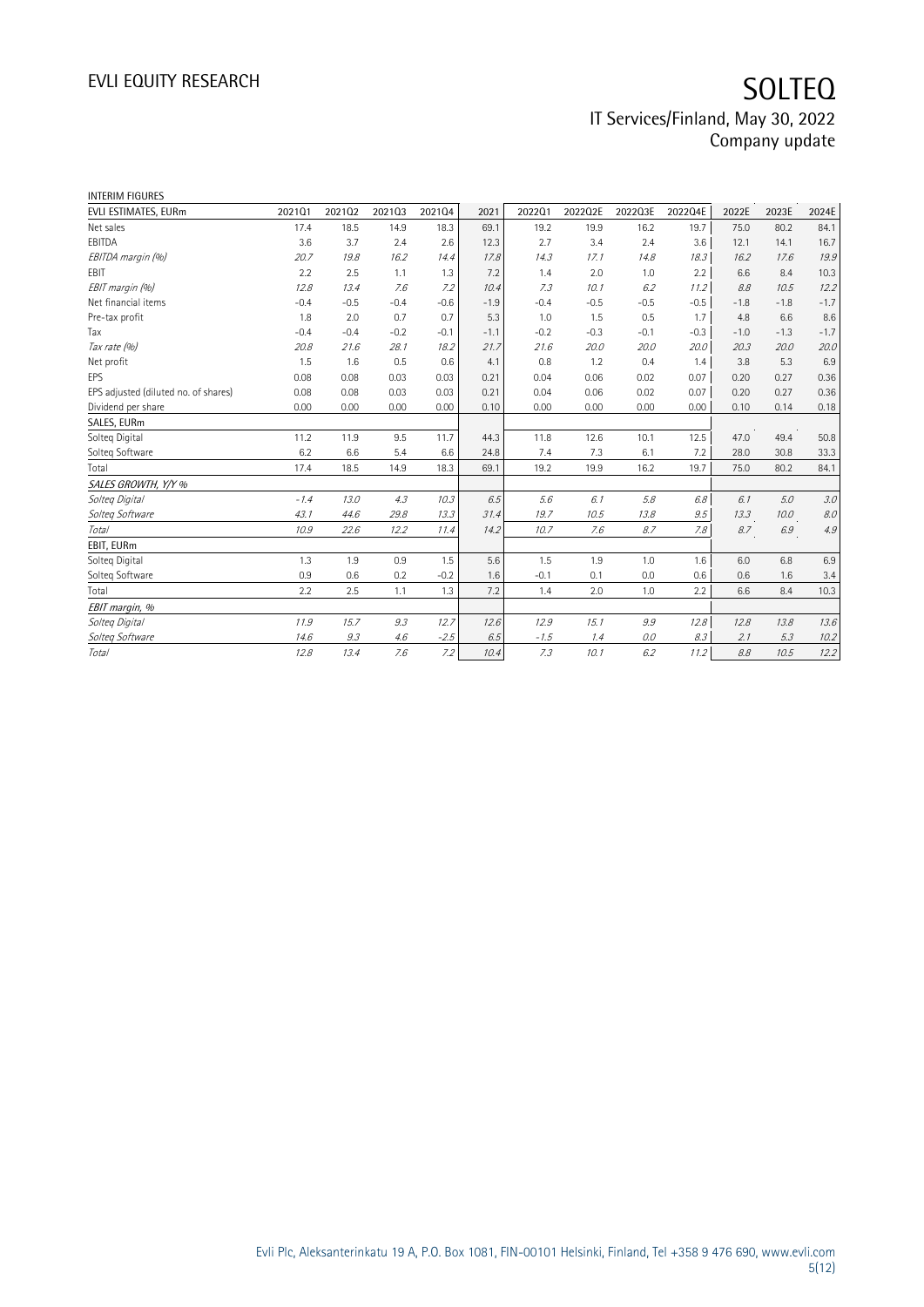| INCOME STATEMENT, EURm                   | 2017           | 2018           | 2019                | 2020                | 2021           | 2022E                    | 2023E               | 2024E           |
|------------------------------------------|----------------|----------------|---------------------|---------------------|----------------|--------------------------|---------------------|-----------------|
| Sales                                    | 50.7           | 56.9           | 58.3                | 60.5                | 69.1           | 75.0                     | 80.2                | 84.1            |
| Sales growth (%)                         | $-19.6$        | 12.1           | 2.5                 | 3.7                 | 14.2           | 8.7                      | 6.9                 | 4.9             |
| EBITDA                                   | 2.4            | 4.8            | 9.7                 | 10.4                | 12.3           | 12.1                     | 14.1                | 16.7            |
| EBITDA margin (%)                        | 4.7            | 8.4            | 16.7                | 17.2                | 17.8           | 16.2                     | 17.6                | 19.9            |
| Depreciation                             | $-2.1$         | $-2.3$         | $-4.0$              | $-5.0$              | $-5.1$         | $-5.5$                   | $-5.7$              | $-6.4$          |
| EBITA                                    | 0.3            | 2.5            | 5.7                 | 5.4                 | 7.2            | 6.6                      | 8.4                 | 10.3            |
| Goodwill amortization / writedown        | 0.0            | 0.0            | 0.0                 | 0.0                 | 0.0            | 0.0                      | 0.0                 | 0.0             |
| EBIT                                     | 0.3            | 2.5            | 5.7                 | 5.4                 | 7.2            | 6.6                      | 8.4                 | 10.3            |
| EBIT margin (%)                          | 0.6            | 4.3            | 9.8                 | 8.9                 | 10.4           | $\mathcal{S}\mathcal{S}$ | 10.5                | 12.2            |
| Reported EBIT                            | 0.3            | 2.5            | 5.7                 | 5.4                 | 7.2            | 6.6                      | 8.4                 | 10.3            |
| EBIT margin (reported) (%)               | 0.6            | 4.3            | $9.8\,$             | 8.8                 | 10.4           | $\mathcal{S}\mathcal{S}$ | 10.5                | 12.2            |
| Net financials                           | $-1.8$         | $-1.8$         | $-2.0$              | $-2.6$              | $-1.9$         | $-1.8$                   | $-1.8$              | $-1.7$          |
| Pre-tax profit                           | $-1.5$         | 0.6            | 3.7                 | 2.7                 | 5.3            | 4.8                      | 6.6                 | 8.6             |
| Taxes                                    | $-0.1$         | $-0.3$         | $-0.9$              | $-0.8$              | $-1.1$         | $-1.0$                   | $-1.3$              | $-1.7$          |
| Minority shares                          | 0.0            | 0.0            | 0.0                 | 0.0                 | 0.0            | 0.0                      | 0.0                 | 0.0             |
| Net profit                               | $-1.5$         | 0.4            | 2.8                 | 2.0                 | 4.1            | 3.8                      | 5.3                 | 6.9             |
| Cash NRIs                                | 0.0            | 0.0            | 0.0                 | 0.0                 | 0.0            | 0.0                      | 0.0                 | 0.0             |
| Non-cash NRIs                            | 0.0            | 0.0            | 0.0                 | 0.0                 | 0.0            | 0.0                      | 0.0                 | 0.0             |
| <b>BALANCE SHEET, EURm</b>               |                |                |                     |                     |                |                          |                     |                 |
| Assets                                   |                |                |                     |                     |                |                          |                     |                 |
| Fixed assets                             | 8              | 10             | 11                  | 12                  | 13             | 14                       | 15                  | 16              |
| Goodwill                                 | 37             | 40             | 39                  | 39                  | 42             | 46                       | 46                  | 46              |
| Right of use assets                      | $\mathbf 0$    | 6              | $\overline{7}$      | $\overline{7}$      | 5              | 5                        | $\,6\,$             | $6\phantom{1}6$ |
| Inventory                                | $\mathbf 0$    | 0              | $\mathbf 0$         | $\mathsf{O}\xspace$ | $\mathbf 0$    | 0                        | $\mathbf 0$         | $\mathbf 0$     |
| Receivables                              | 15             | 12             | 16                  | 12                  | 12             | 13                       | 14                  | 14              |
| Liquid funds                             | $\overline{2}$ | 5              | $\overline{4}$      | $\sqrt{5}$          | $\overline{4}$ | $\overline{4}$           | $\overline{4}$      | $\overline{4}$  |
| Total assets                             | 61             | 74             | 77                  | 75                  | 76             | 82                       | 85                  | 87              |
| Liabilities                              |                |                |                     |                     |                |                          |                     |                 |
| Shareholder's equity                     | 20             | 22             | 25                  | 27                  | 28             | 30                       | 33                  | 38              |
| Minority interest                        | $\mathbf 0$    | $\overline{0}$ | $\overline{0}$      | $\mathbf 0$         | $\mathbf 0$    | $\mathbf 0$              | $\mathbf 0$         | $\mathbf{0}$    |
| Convertibles                             | $\mathbf 0$    | 0              | 0                   | $\mathbb O$         | $\mathbf 0$    | 0                        | $\mathsf{O}\xspace$ | $\mathbb O$     |
| Lease liabilities                        | $\mathbf 0$    | 6              | 8                   | $\overline{7}$      | 5              | 5                        | $6\phantom{1}6$     | $6\phantom{1}6$ |
| Deferred taxes                           | $\mathbf{1}$   | $\mathbf{1}$   | $\mathbf{1}$        | $\mathbf{1}$        | $\mathbf{1}$   | $\mathbf{1}$             | $\mathbf{1}$        | $\mathbf{1}$    |
| Interest bearing debt                    | 26             | 28             | 28                  | 24                  | 24             | 27                       | 25                  | 21              |
| Non-interest bearing current liabilities | 14             | 17             | 17                  | 16                  | 18             | 19                       | 20                  | 21              |
| Other interest-free debt                 | $\mathbf 0$    | $\mathbf 0$    | $\mathbf 0$         | $\mathbf 0$         | $\mathbf 0$    | $\mathsf{O}\xspace$      | $\mathbf 0$         | $\mathbf 0$     |
| Total liabilities                        | 61             | 74             | 77                  | 75                  | 76             | 82                       | 85                  | 87              |
| CASH FLOW, EURm                          |                |                |                     |                     |                |                          |                     |                 |
| + EBITDA                                 | $\overline{2}$ | 5              | 10                  | 10                  | 12             | 12                       | 14                  | 17              |
| - Net financial items                    | $-2$           | $-2$           | $-2$                | $-3$                | $-2$           | $-2$                     | $-2$                | $-2$            |
| - Taxes                                  | $\mathbf 0$    | $\mathbf 0$    | $-1$                | $-1$                | $-1$           | $-1$                     | $-1$                | $-2$            |
| - Increase in Net Working Capital        | $-1$           | 6              | $-1$                | $\mathbb O$         | $\mathbf{1}$   | $\mathsf{O}\xspace$      | $\mathbf 0$         | $\mathbf 0$     |
| +/- Other                                | $-2$           | $\overline{0}$ | $-2$                | $-1$                | $\mathbf{0}$   | $\mathbf 0$              | $\mathbf 0$         | $\mathbf 0$     |
| = Cash flow from operations              | $-2$           | 8              | $\overline{4}$      | $\,6\,$             | 10             | 10                       | 11                  | 14              |
| - Capex                                  | $-1$           | $-3$           | $-7$                | $-5$                | $-3$           | $-7$                     | $-7$                | $-8$            |
| - Acquisitions                           | $\mathbf 0$    | $\mathbf 0$    | $\mathbb O$         | $\mathbf 0$         | $-3$           | $-4$                     | $\mathbf 0$         | $\mathbf 0$     |
| + Divestments                            | $\mathbf{0}$   | $\overline{0}$ | $\mathsf{O}\xspace$ | $\overline{4}$      | $\mathbf 0$    | 0                        | $\mathsf{O}\xspace$ | $\mathbb O$     |
| = Free cash flow                         | -3             | 5              | -3                  | $6\,$               | $\overline{4}$ | $-1$                     | $\overline{4}$      | $\,6$           |
| +/- New issues/buybacks                  | 3              | $\mathbf{1}$   | $\mathsf{O}\xspace$ | $\mathsf{O}\xspace$ | $\mathbf 0$    | $\mathsf{O}\xspace$      | $\mathbf 0$         | $\mathbf 0$     |
| - Paid dividend                          | $-1$           | $\overline{0}$ | $\overline{0}$      | $\mathbf 0$         | $-3$           | $-2$                     | $-2$                | $-3$            |
| +/- Other                                | $-5$           | $-2$           | $\overline{2}$      | $-4$                | $-3$           | 3                        | $-2$                | $-3$            |
| Change in cash                           | $-7$           | $\overline{4}$ | $-2$                | $\mathbf{1}$        | $-1$           | $\Omega$                 | $\mathbf 0$         | $\mathbf 0$     |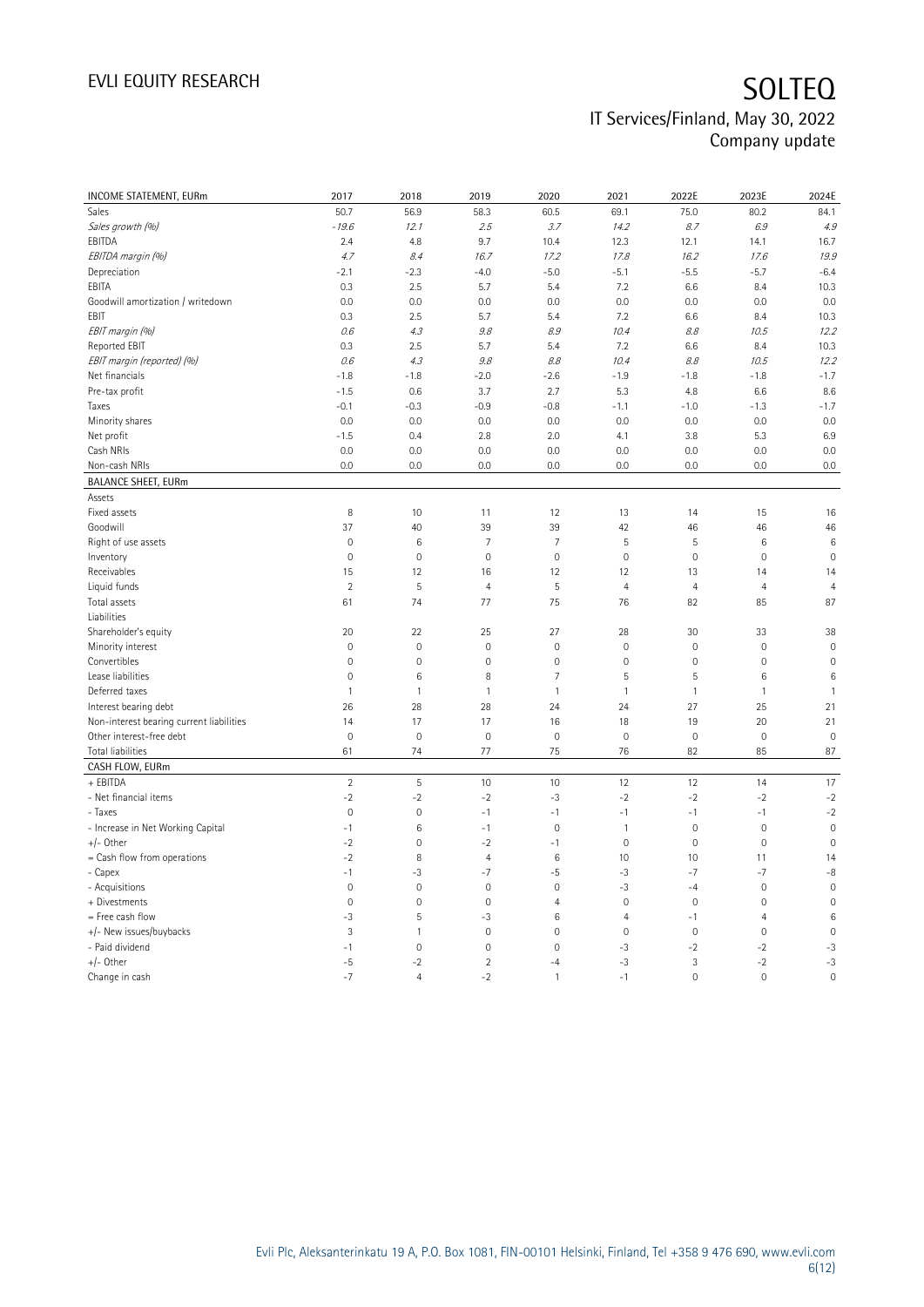| <b>KEY FIGURES</b>                             | 2018           | 2019            | 2020           | 2021           | 2022E          | 2023E          | 2024E          |
|------------------------------------------------|----------------|-----------------|----------------|----------------|----------------|----------------|----------------|
| M-cap                                          | 25             | 29              | 54             | 91             | 50             | 50             | 50             |
| Net debt (excl. convertibles)                  | 29             | 32              | 26             | 26             | 29             | 26             | 23             |
| Enterprise value                               | 54             | 60              | 81             | 117            | 79             | 77             | 73             |
| Sales                                          | 57             | 58              | 60             | 69             | 75             | 80             | 84             |
| EBITDA                                         | 5              | 10              | 10             | 12             | 12             | 14             | 17             |
| EBIT                                           | $\overline{2}$ | $6\phantom{1}6$ | 5              | $\overline{7}$ | $\overline{7}$ | 8              | 10             |
| Pre-tax                                        | $\mathbf{1}$   | $\overline{4}$  | 3              | 5              | 5              | $\overline{7}$ | 9              |
| Earnings                                       | $\mathbf 0$    | 3               | $\overline{2}$ | $\overline{4}$ | $\overline{4}$ | 5              | $\overline{7}$ |
| Equity book value (excl. minorities)           | 22             | 25              | 27             | 28             | 30             | 33             | 38             |
| Valuation multiples                            |                |                 |                |                |                |                |                |
| EV/sales                                       | 1.0            | 1.0             | 1.3            | 1.7            | 1.1            | 1.0            | 0.9            |
| EV/EBITDA                                      | 11.4           | 6.2             | 7.8            | 9.5            | 6.5            | 5.4            | 4.4            |
| EV/EBITA                                       | 22.0           | 10.6            | 15.1           | 16.3           | 12.0           | 9.1            | 7.1            |
| EV/EBIT                                        | 22.0           | 10.6            | 15.1           | 16.3           | 12.0           | 9.1            | 7.1            |
| EV/OCF                                         | 6.8            | 14.6            | 12.8           | 11.7           | 8.0            | 6.7            | 5.4            |
| EV/FCFF                                        | 14.0           | 59.8            | 9.1            | 21.2           | 29.6           | 9.8            | 7.8            |
| P/FCFE                                         | 5.3            | $-9.1$          | 9.8            | 21.1           | $-57.2$        | 11.8           | 8.4            |
| P/E                                            | 69.9           | 27.1            | 27.3           | 21.9           | 13.1           | 9.5            | 7.3            |
| P/B                                            | 1.1            | 1.2             | 2.0            | 3.2            | 1.7            | 1.5            | 1.3            |
| Target EV/EBITDA                               | 0.0            | 0.0             | 0.0            | 0.0            | 7.8            | 6.5            | 5.3            |
| Target EV/EBIT                                 | 0.0            | 0.0             | 0.0            | 0.0            | 14.3           | 10.9           | 8.6            |
| Target EV/FCF                                  | 0.0            | 0.0             | 0.0            | 0.0            | $-107.9$       | 21.7           | 14.8           |
|                                                | 0.0            | 0.0             | 0.0            |                | 2.2            |                |                |
| Target P/B                                     |                |                 |                | 0.0            |                | 2.0            | 1.8            |
| Target P/E                                     | 0.0            | 0.0             | 0.0            | 0.0            | 17.2           | 12.5           | 9.6            |
| Per share measures                             |                |                 |                |                |                |                |                |
| Number of shares                               | 19,202         | 19,307          | 19,307         | 19,397         | 19,397         | 19,397         | 19,397         |
|                                                |                | 19,307          | 19,307         | 19,397         | 19,397         | 19,397         |                |
| Number of shares (diluted)                     | 19,202         |                 |                |                |                |                | 19,397         |
| EPS                                            | 0.02           | 0.15            | 0.10           | 0.21           | 0.20           | 0.27           | 0.36           |
| Operating cash flow per share                  | 0.42           | 0.21            | 0.33           | 0.51           | 0.51           | 0.59           | 0.70           |
| Free cash flow per share                       | 0.24           | $-0.16$         | 0.29           | 0.22           | $-0.05$        | 0.22           | 0.31           |
| Book value per share                           | 1.14           | 1.27            | 1.37           | 1.44           | 1.54           | 1.72           | 1.93           |
| Dividend per share                             | 0.00           | 0.00            | 0.15           | 0.10           | 0.10           | 0.14           | 0.18           |
| Dividend payout ratio, %                       | 0.0            | 0.0             | 146.3          | 46.8           | 50.0           | 50.0           | 50.0           |
| Dividend yield, %                              | 0.0            | 0.0             | 5.4            | 2.1            | 3.8            | 5.3            | 6.9            |
| FCF yield, %                                   | 18.8           | $-11.0$         | 10.2           | 4.7            | $-1.7$         | 8.5            | 11.9           |
| Efficiency measures                            |                |                 |                |                |                |                |                |
| ROE                                            | 1.7            | 12.1            | 7.8            | 15.2           | 13.2           | 16.8           | 19.5           |
| <b>ROCE</b>                                    | 4.8            | 9.8             | 9.1            | 12.4           | 11.0           | 13.4           | 16.0           |
| Financial ratios                               |                |                 |                |                |                |                |                |
| Inventories as % of sales                      | 0.2            | 0.3             | 0.1            | 0.3            | 0.3            | 0.3            | 0.3            |
| Receivables as % of sales                      | 21.1           | 26.8            | 19.1           | 17.0           | 17.0           | 17.0           | 17.0           |
|                                                |                |                 |                |                |                |                |                |
| Non-interest bearing liabilities as % of sales | 29.2           | 28.6            | 26.8           | 25.5           | 25.5           | 25.5           | 25.5           |
| NWC/sales, %                                   | $-7.9$         | $-1.5$          | $-7.5$         | $-8.2$         | $-8.2$         | $-8.2$         | $-8.2$         |
| Operative CAPEX/sales, %                       | 5.8            | 12.5            | 8.0            | 4.0            | 9.0            | 8.9            | 9.1            |
| CAPEX/sales (incl. acquisitions), %            | 5.8            | 12.5            | 8.0            | $-0.1$         | 3.6            | 8.9            | 9.1            |
| FCFF/EBITDA                                    | 0.8            | 0.1             | 0.9            | 0.4            | 0.2            | 0.6            | 0.6            |
| Net debt/EBITDA, book-weighted                 | 6.2            | 3.2             | 2.6            | 2.1            | 2.4            | 1.9            | 1.4            |
| Debt/equity, market-weighted                   | 1.1            | 1.0             | 0.4            | 0.3            | 0.5            | 0.5            | 0.4            |
| Equity ratio, book-weighted<br>Gearing, %      | 29.3<br>134.5  | 31.9<br>128.5   | 35.5<br>99.9   | 36.9<br>92.6   | 36.3<br>96.2   | 39.2<br>79.4   | 43.1<br>61.4   |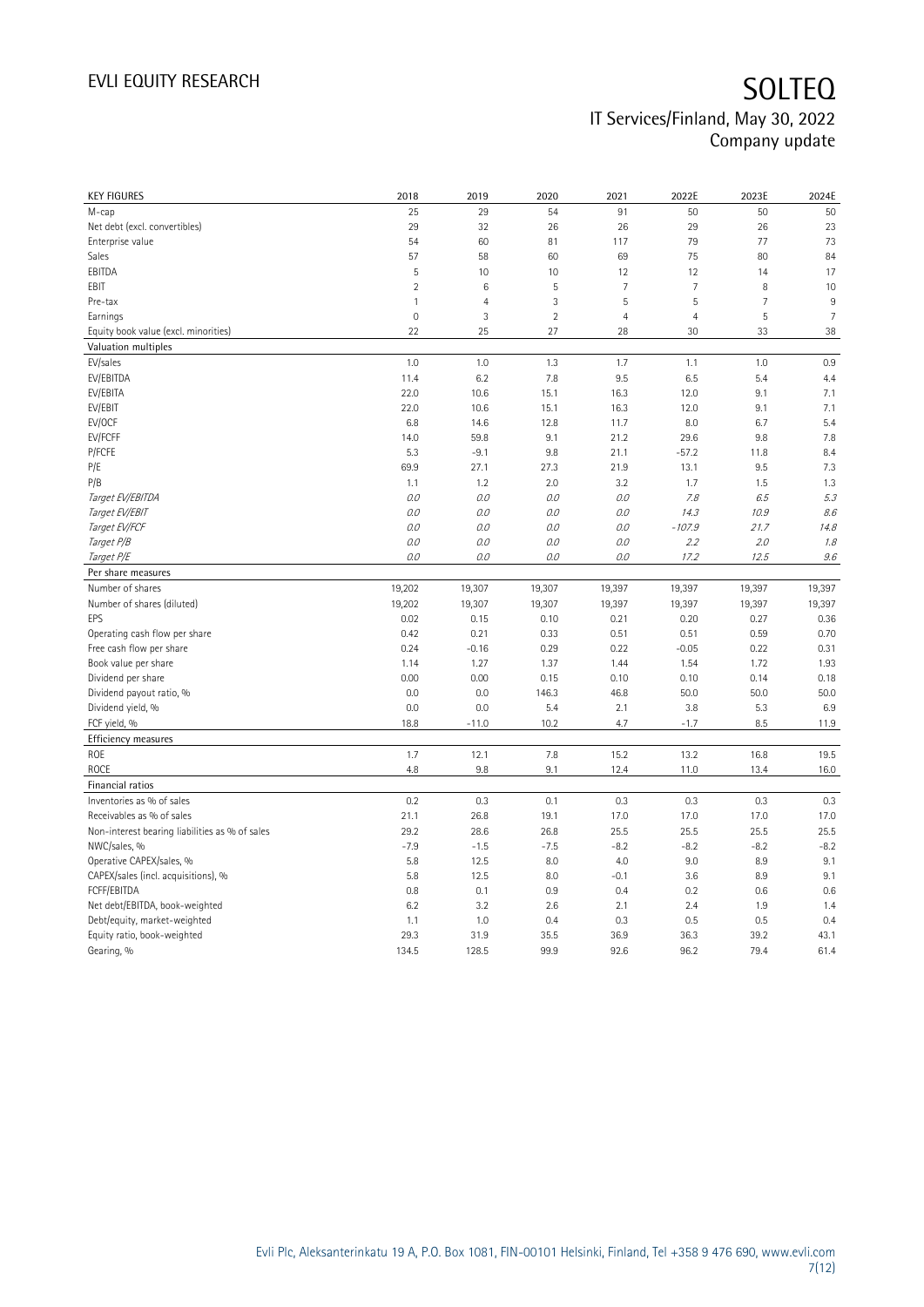COMPANY DESCRIPTION: Solteq is a Nordic software and IT-services provider specializing in digital business solutions. Solteq's strength has been in commerce related solutions with a focus on selected sectors, namely the retail and wholesale, industry, energy, and services sectors. Recent product development investments have focused on product development in the company's Utilities business and autonomous service robotics.

INVESTMENT CASE: Solteq's investment case revolves around the success of executing its strategy of shifting from its IT-services oriented past towards becoming a software house. Implied margin upside potential is considerable, with segment targets putting margins clearly in the double digits. Growth will increasingly need to be sought from abroad, as domestic growth potential is somewhat restricted within core competencies.

| OWNERSHIP STRUCTURE                         | <b>SHARES</b> | <b>EURm</b> | 0/0   |
|---------------------------------------------|---------------|-------------|-------|
| Profiz Business Solution Oyj                | 2,060,769     | 5.337       | 10.6% |
| Elo Mutual Pension Insurance Company        | 2,000,000     | 5.180       | 10.3% |
| Ilmarinen Mutual Pensions Insurance Company | 1,651,293     | 4.277       | 8.5%  |
| Varma Mutual Pension Insurance Company      | 1,545,597     | 4.003       | 8.0%  |
| Aktia Capital Mutual Fund                   | 770,000       | 1.994       | 4.0%  |
| Aalto Seppo Tapio                           | 615,000       | 1.593       | 3.2%  |
| Saadetdin Ali                               | 602,216       | 1.560       | 3.1%  |
| Säästöpankki Small Cap Mutual Fund          | 500,000       | 1.295       | 2.6%  |
| Väätäinen Olli Pekka                        | 313,178       | 0.811       | 1.6%  |
| OP-Finland Micro Cap                        | 300,000       | 0.777       | 1.5%  |
| Ten largest                                 | 10,358,053    | 26.827      | 53%   |
| Residual                                    | 9,038,448     | 23.410      | 47%   |
| Total                                       | 19,396,501    | 50.237      | 100%  |

| <b>EARNINGS CALENDAR</b>            |           |
|-------------------------------------|-----------|
| August 11, 2022<br>October 27, 2022 | Q2 report |
|                                     | Q3 report |
|                                     |           |
|                                     |           |
| <b>OTHER EVENTS</b>                 |           |
| March 24, 2022                      | AGM       |
|                                     |           |

| COMPANY MISCELLANEOUS         |                          |
|-------------------------------|--------------------------|
| CEO: Kari Lehtosalo (Interim) | Karhumäentie 3, FI-01350 |
| CFO: Kari Lehtosalo           | Tel:                     |
| IR:                           |                          |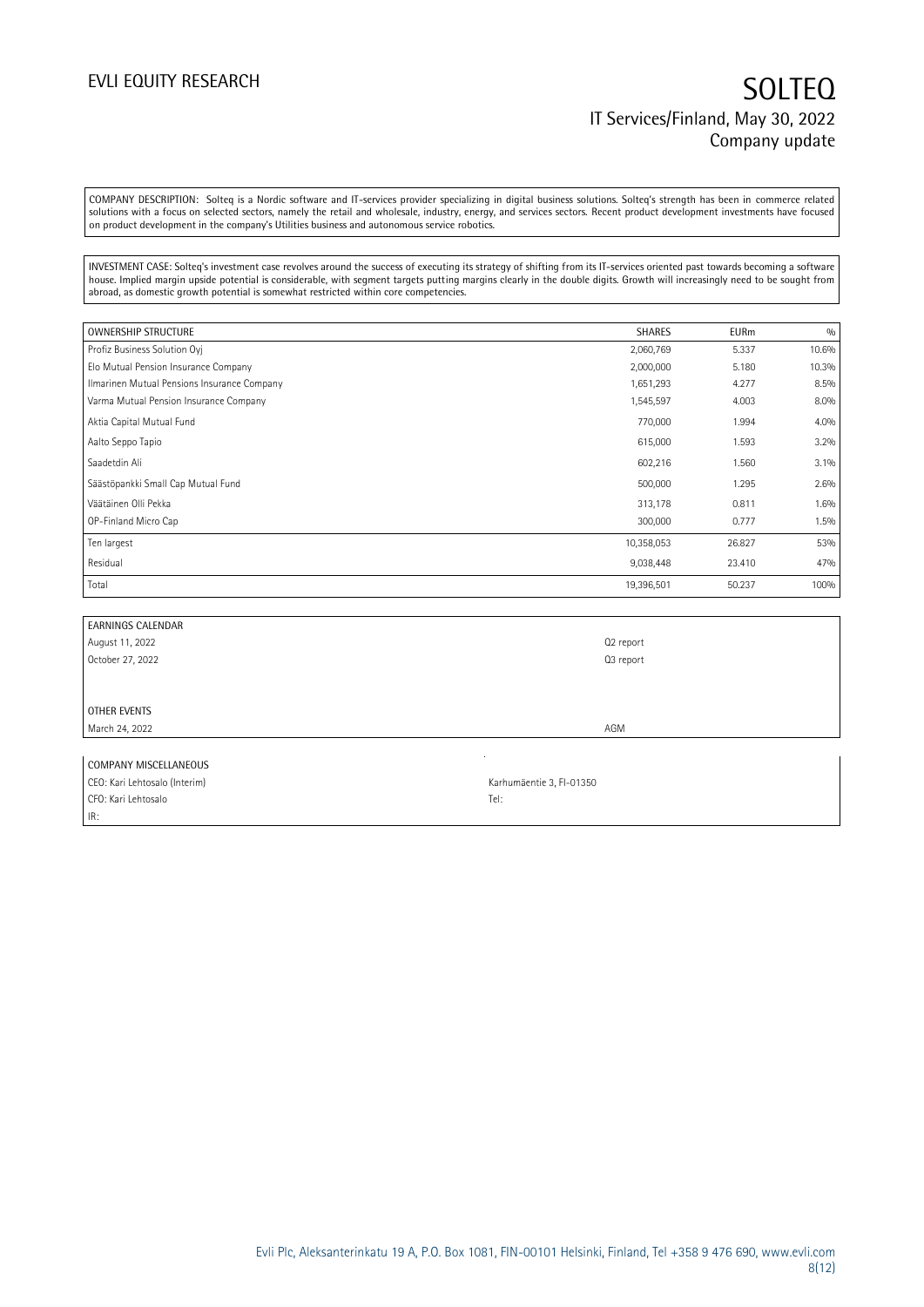DEFINITIONS

| P/E                                                                                                 | EPS                                                                      |
|-----------------------------------------------------------------------------------------------------|--------------------------------------------------------------------------|
|                                                                                                     |                                                                          |
| Price per share<br>Earnings per share                                                               | Profit before extraord. items and taxes-income taxes + minority interest |
|                                                                                                     | Number of shares                                                         |
| P/BV                                                                                                | <b>DPS</b>                                                               |
|                                                                                                     |                                                                          |
| Price per share                                                                                     | Dividend for the financial period per share                              |
| Shareholders' equity + taxed provisions per share                                                   |                                                                          |
|                                                                                                     |                                                                          |
| Market cap                                                                                          | OCF (Operating cash flow)                                                |
|                                                                                                     |                                                                          |
| Price per share * Number of shares                                                                  | EBITDA - Net financial items - Taxes - Increase in working               |
|                                                                                                     | capital - Cash NRIs ± Other adjustments                                  |
|                                                                                                     |                                                                          |
| EV (Enterprise value)                                                                               | FCF (Free cash flow)                                                     |
|                                                                                                     |                                                                          |
| Market cap + net debt + minority interest at market value -                                         | Operating cash flow - operative CAPEX - acquisitions + divestments       |
| share of associated companies at market value                                                       |                                                                          |
|                                                                                                     |                                                                          |
| EV/Sales                                                                                            | FCF yield, %                                                             |
|                                                                                                     |                                                                          |
| Enterprise value                                                                                    | Free cash flow                                                           |
| Sales <sup>-</sup>                                                                                  | Market cap                                                               |
| EV/EBITDA                                                                                           |                                                                          |
|                                                                                                     | Operative CAPEX/sales                                                    |
| Enterprise value                                                                                    | Capital expenditure - divestments - acquisitions                         |
| Earnings before interest, tax, depreciation and amortization                                        | <b>Sales</b>                                                             |
|                                                                                                     |                                                                          |
| EV/EBIT                                                                                             | Net working capital                                                      |
|                                                                                                     |                                                                          |
| Enterprise value                                                                                    | Current assets - current liabilities                                     |
| Operating profit                                                                                    |                                                                          |
| Net debt                                                                                            | Capital employed/Share                                                   |
|                                                                                                     |                                                                          |
| Interest bearing debt - financial assets                                                            | Total assets - non-interest bearing debt                                 |
|                                                                                                     | Number of shares                                                         |
|                                                                                                     |                                                                          |
| Total assets                                                                                        | Gearing                                                                  |
| Balance sheet total                                                                                 |                                                                          |
|                                                                                                     | Net debt<br>Equity                                                       |
|                                                                                                     |                                                                          |
| Div yield, %                                                                                        | Debt/Equity, %                                                           |
|                                                                                                     |                                                                          |
| Dividend per share                                                                                  | Interest bearing debt                                                    |
| Price per share                                                                                     | Shareholders' equity + minority interest + taxed provisions              |
|                                                                                                     |                                                                          |
|                                                                                                     |                                                                          |
| Payout ratio, %                                                                                     | Equity ratio, %                                                          |
|                                                                                                     |                                                                          |
| Total dividends<br>Earnings before extraordinary items and taxes - income taxes + minority interest | Shareholders' equity + minority interest + taxed provisions              |
|                                                                                                     | Total assets - interest-free loans                                       |
|                                                                                                     |                                                                          |
| ROCE, %                                                                                             | CAGR, %                                                                  |
|                                                                                                     |                                                                          |
| Profit before extraordinary items + interest expenses+ other financial costs                        | Cumulative annual growth rate = Average growth per year                  |
| Balance sheet total - non-interest bearing debt (average)                                           |                                                                          |
|                                                                                                     |                                                                          |
| ROE, %                                                                                              |                                                                          |
|                                                                                                     |                                                                          |
| Profit before extraordinary items and taxes - income taxes                                          |                                                                          |
| Shareholder's equity + minority interest + taxed provisions (average)                               |                                                                          |
|                                                                                                     |                                                                          |
|                                                                                                     |                                                                          |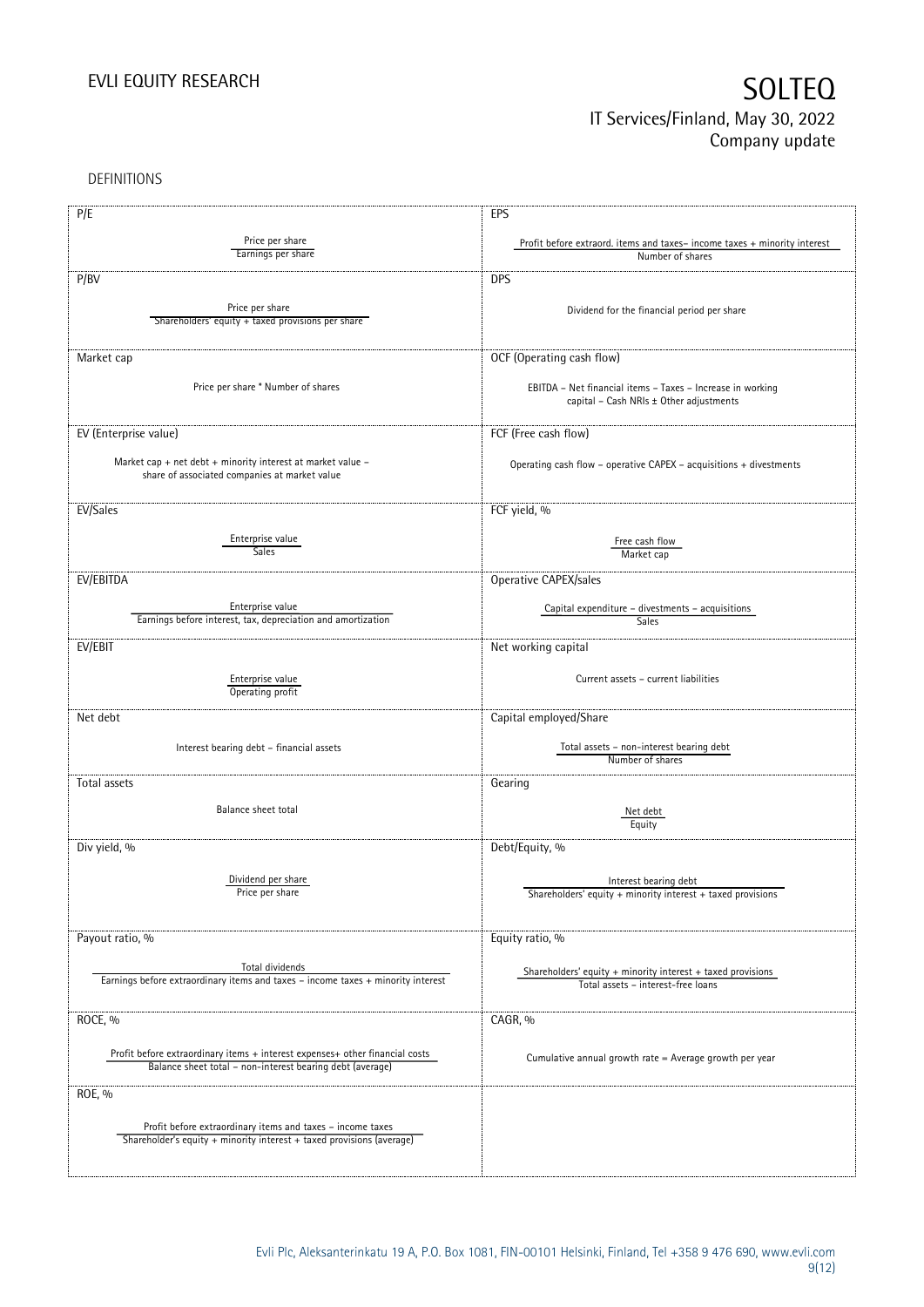### Important Disclosures

Evli Research Partners Plc ("ERP") uses 12-month target prices. Target prices are defined by utilizing analytical techniques based on financial theory including (but not limited to) discounted cash flow analysis and comparative valuation. The selection of valuation methods depends on different circumstances. Target prices may be altered on the basis of new information coming to light in the underlying company or changes in interest rates, changes in foreign exchange rates, other securities prices or market indices or outlook for the aforementioned factors or other factors that may change the conditions of financial markets. Recommendations and changes by analysts are available at [Analysts' recommendations and ratings revisions](https://research.evli.com/JasperAllModels.action?authParam=key;461&authParam=x;G3rNagWrtf7K&authType=3).

Investment recommendations are defined as follows:

Target price compared to share price Recommendation<br>CELL CALLO 06 < -10 % SELL  $-10 - (+10) \%$  HOL<br>  $> 10 \%$  BUY  $> 10\%$ 

ERP's investment recommendation of the analyzed company is updated at least 2 times per year.



The graph above shows the distribution of ERP's recommendations of companies under coverage in 11th of May 2020. If recommendation is not given, it is not mentioned here.

### Name(s) of the analyst(s): Salokivi

This research report has been prepared by Evli Research Partners Plc ("ERP" or "Evli Research"). ERP is a subsidiary of Evli Plc. Production of the investment recommendation has been concluded on 30.5.2022, 9:30. This report has been published on 30.5.2022, 9:45.

None of the analysts contributing to this report, persons under their guardianship or corporations under their control have a position in the shares of the company or related securities.

The date and time for any price of financial instruments mentioned in the recommendation refer to the previous trading day's closing price(s) unless otherwise stated in the report.

Each analyst responsible for the content of this report assures that the expressed views accurately reflect the personal views of each analyst on the covered companies and securities. Each analyst assures that (s)he has not been, nor are or will be, receiving direct or indirect compensation related to the specific recommendations or views contained in this report.

Companies in the Evli Group, affiliates or staff of companies in the Evli Group, may perform services for, solicit business from, hold long or short positions in, or otherwise be interested in the investments (including derivatives) of any company mentioned in the publication or report.

Neither ERP nor any company within the Evli Group have managed or co-managed a public offering of the company's securities during the last 12 months prior to, received compensation for investment banking services from the company during the last 12 months prior to the publication of the research report.

ERP has signed an agreement with the issuer of the financial instruments mentioned in the recommendation, which includes production of research reports. This assignment has a limited economic and financial impact on ERP and/or Evli. Under the assignment ERP performs services including, but not limited to, arranging investor meetings or –events, investor relations communication advisory and production of research material.

ERP or another company within the Evli Group does not have an agreement with the company to perform market making or liquidity providing services.

For the prevention and avoidance of conflicts of interests with respect to this report, there is an information barrier (Chinese wall) between Investment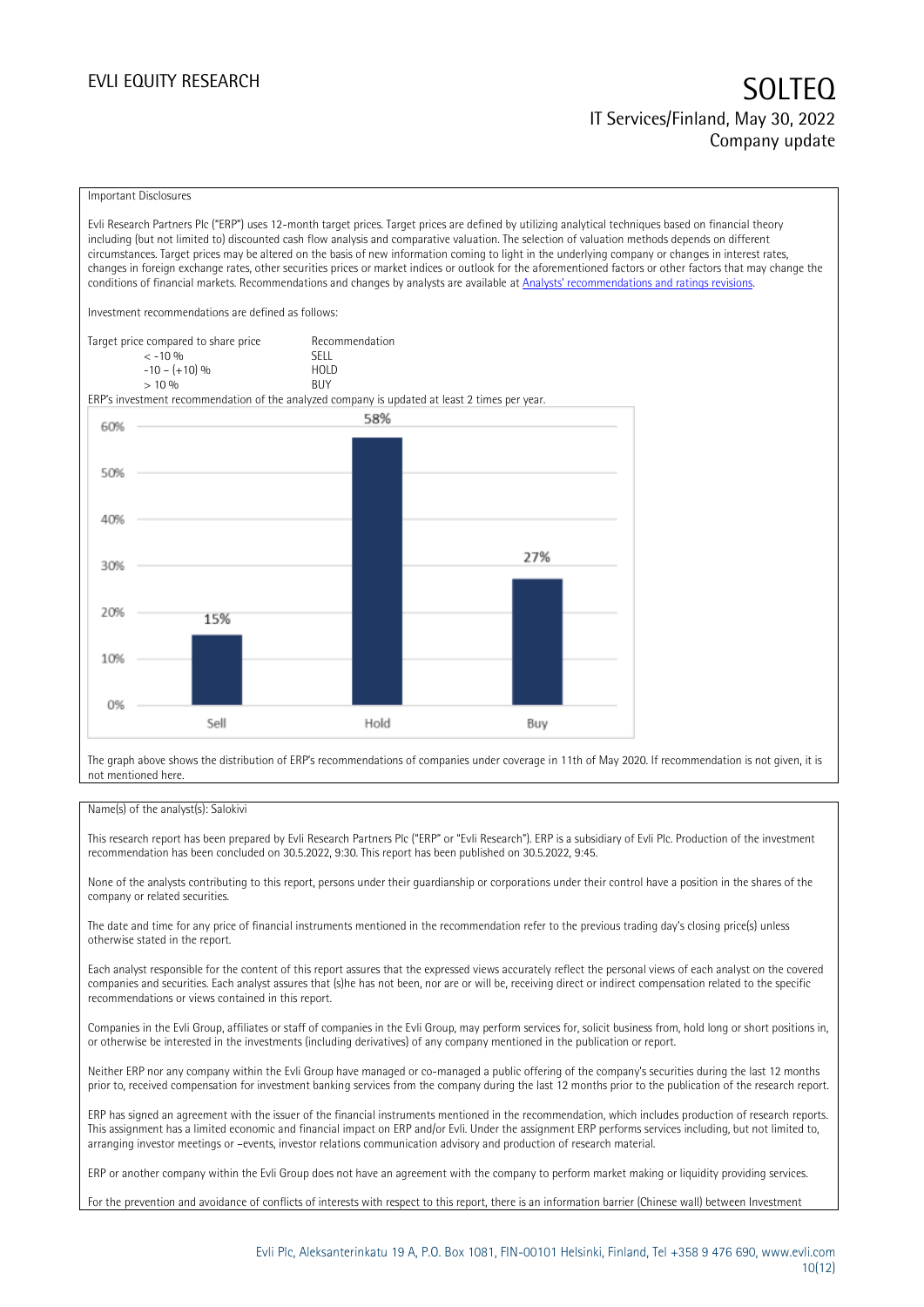Research and Corporate Finance units concerning unpublished investment banking services to the company. The remuneration of the analyst(s) is not tied directly or indirectly to investment banking transactions or other services performed by Evli Plc or any company within Evli Group.

This report has not been disclosed to the company prior to its dissemination.

This report is provided and intended for informational purposes only and may not be used or considered under any circumstances as an offer to sell or buy any securities or as advice to trade any securities.

This report is based on sources ERP considers to be correct and reliable. The sources include information providers Reuters and Bloomberg, stock-exchange releases from the companies and other company news, Statistics Finland and articles in newspapers and magazines. However, ERP does not guarantee the materialization, correctness, accuracy or completeness of the information, opinions, estimates or forecasts expressed or implied in the report. In addition, circumstantial changes may have an influence on opinions and estimates presented in this report. The opinions and estimates presented are valid at the moment of their publication and they can be changed without a separate announcement. Neither ERP nor any company within the Evli Group are responsible for amending, correcting or updating any information, opinions or estimates contained in this report. Neither ERP nor any company within the Evli Group will compensate any direct or consequential loss caused by or derived from the use of the information represented in this publication.

All information published in this report is for the original recipient's private and internal use only. ERP reserves all rights to the report. No part of this publication may be reproduced or transmitted in any form or by any means, electronic, mechanical, photocopying, recording or otherwise, or stored in any retrieval system of any nature, without the written permission of ERP.

This report or its copy may not be published or distributed in Australia, Canada, Hong Kong, Japan, New Zealand, Singapore or South Africa. The publication or distribution of this report in certain other jurisdictions may also be restricted by law. Persons into whose possession this report comes are required to inform themselves about and to observe any such restrictions.

Evli Plc is not registered as a broker-dealer with the U. S. Securities and Exchange Commission ("SEC"), and it and its analysts are not subject to SEC rules on securities analysts' certification as to the currency of their views reflected in the research report. Evli Bank is not a member of the Financial Industry Regulatory Authority ("FINRA"). It and its securities analysts are not subject to FINRA's rules on Communications with the Public and Research Analysts and Research Reports and the attendant requirements for fairness, balance and disclosure of potential conflicts of interest. This research report is only being offered in U.S. by Auerbach Grayson & Company, LLC (Auerbach Grayson) to Major U.S. Institutional Investors and is not available to, and should not be used by, any U.S. person or entity that is not a Major U.S. Institutional Investor. Auerbach Grayson is a broker-dealer registered with the U.S. Securities and Exchange Commission and is a member of the FINRA. U.S. entities seeking more information about any of the issuers or securities discussed in this report should contact Auerbach Grayson. The securities of non-U.S. issuers may not be registered with or subject to SEC reporting and other requirements.

ERP is not a supervised entity but its parent company Evli Plc is supervised by the Finnish Financial Supervision Authority.